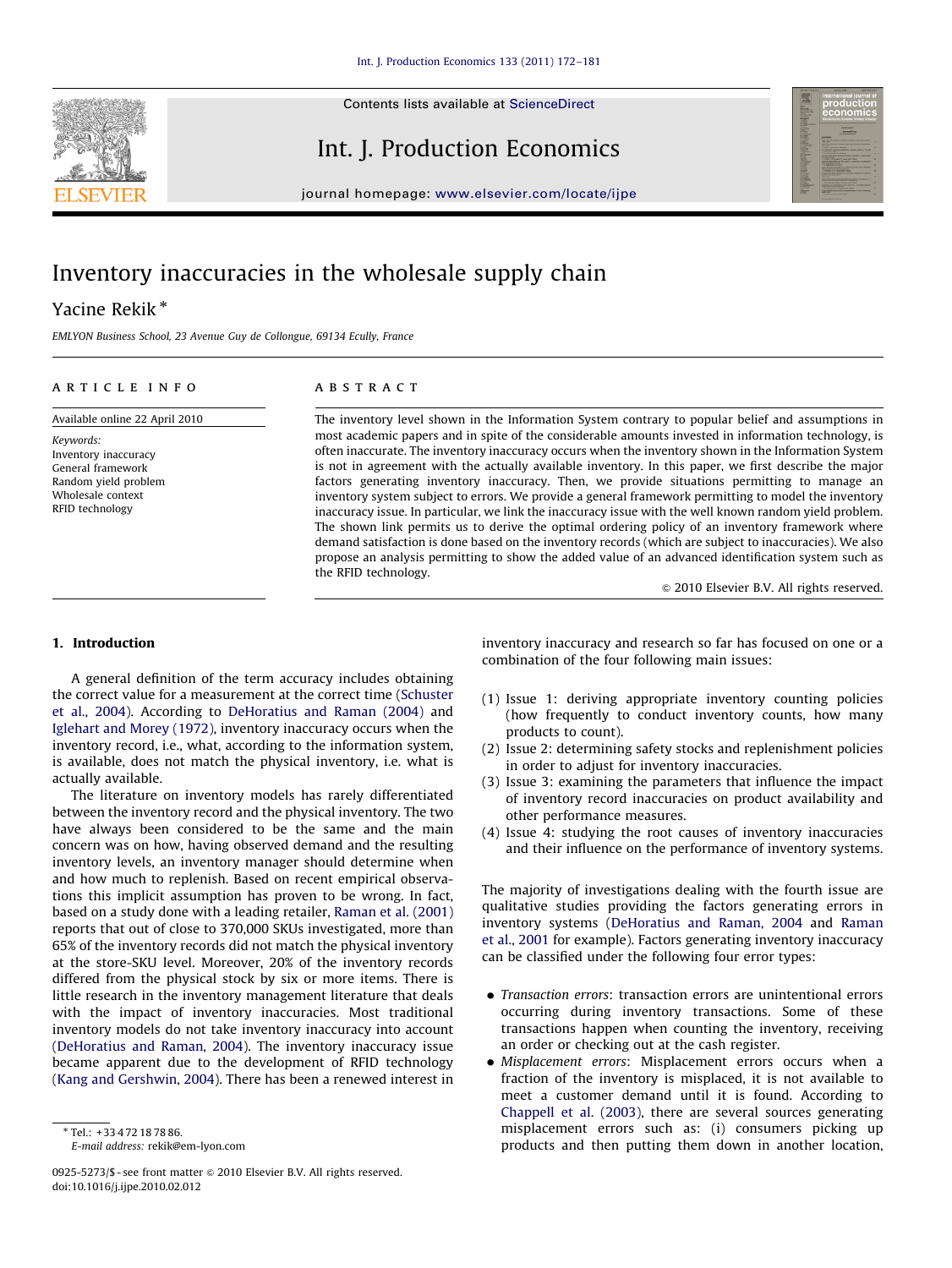(ii) clerks not storing products on the correct shelf at the right time and (iii) clerks losing products in the backroom.

- Shrinkage: Shrinkage include inventory theft, spoilage and damage. Concerning damage and spoilage, customers can cause damages to products and as a consequence making them unavailable for sales. Some examples are tearing of a package to try on the contained cloth item, wearing down a shoes by trying it on and walking, erasing software on computers on demonstration, spilling food on clothes, and scratching a car during a test drive ([Bensoussan et al., 2005\)](#page--1-0).
- Product quality, yield and supply process: When the product quality is low or a production process has a low yield or a supply process is unreliable, the physical inventory is not known and as a consequence may be different from the inventory in the information system. According to [Bensoussan et al. \(2005\),](#page--1-0) receipts are usually added to the inventory without a full inspection process. The consequence is that the information system may consist of both non defective products and defective products which are not available for sales.

#### 1.1. Literature review

There exists an extensive literature on inventory management under supply uncertainty due to random production yield. To name a few examples, [Karlin \(1958\)](#page--1-0), [Shih \(1980\),](#page--1-0) [Henig and](#page--1-0) [Gerchak \(1990\)](#page--1-0), and [Rekik et al. \(2005\)](#page--1-0) study a firm's optimal inventory decisions under random yield. [Yano and Lee \(1995\)](#page--1-0) provide a comprehensive review of this literature. In the recent years, there has been a renewed interest in inventory inaccuracy and several papers study inventory models under inventory inaccuracy caused by others sources of errors. Among them, [Sahin \(2004\)](#page--1-0) provides a comprehensive analysis of potential errors that may occur within an inventory system with a special focus on reasons why mismatches occur between the physical flow and the information flow representing it. [Gaukler et al.](#page--1-0) [\(2003\)](#page--1-0) investigates the effects of the RFID technology within a retail supply chain. They build a Newsvendor model that takes into account the non-efficiency of the replenishment process from the backroom to the shelf in the retail store. [Atali et al. \(2005\)](#page--1-0) characterizes three demand streams that result in inventory discrepancy. Some demand streams result in permanent inventory shrinkage (such as theft and damage). Some demand streams are temporary and can be recovered by physical inventory audit and returned to inventory (such as misplacement). The final group of demand stream (such as scanning error) affects only the inventory record and leaves the physical inventory unchanged. The authors explicitly model how the different demands could lead to inventory discrepancies. In their framework, Kök and [Shang \(2004\)](#page--1-0) represent inventory inaccuracy through random errors that change the physical inventory at the end of each period and errors are accumulating until a costly inspection is performed. they propose a near-optimal joint inventory inspection and replenishment heuristic. [DeHoratius et al. \(2005\)](#page--1-0) model the inventory inaccuracy issue by an additional random variable called invisible demand and propose a simple Bayesian procedure to periodically update the inventory record.

[Kang and Gershwin \(2004\)](#page--1-0) use simulation to analyze the consequence of inventory inaccuracy. they show that even small undetected losses can lead to important stock-outs. They also propose several way to tackle this problem including the deployment of RFID technology. The authors in [Fleisch and](#page--1-0) [Tellkamp \(2004\)](#page--1-0) use also simulation to show the consequences of inventory inaccuracy in a three stage supply chain. Considering misplaced type errors, the authors in [Rekik et al. \(2006b\)](#page--1-0) show analytically the impact of errors on the inventory decision

strategies and derive a threshold cost value, at which RFID deployment would become cost effective. Extending the model of [Rekik et al. \(2006a, b\),](#page--1-0) consider the case of a decentralized supply chain with one manufacturer and one retailer whose inventory is subject to inaccuracies. They develop the optimal ordering strategies under the centralized and the decentralized scenarios and they study the impact of the RFID deployment on such supply chain. [Heese \(2007\)](#page--1-0) studies a supply chain consisting of a Stackelberg leader manufacturer and a retailer with inventory inaccuracy and random demand. Using specific distribution functions, he derives the threshold value of tag cost in order for a firm to adopt RFID.



Fig. 1. The retail supply chain.

In [Rekik \(2006\),](#page--1-0) the author proposes a classification of the existing investigations in inventory management that deal with inventory inaccuracies based on three levels:

- (1) Level 1: The objective of the investigation in the sense that some investigations try to evaluate the impact of inventory inaccuracies through empirical studies while the others propose a quantitative framework to optimize the ordering policy used in the presence of inaccuracy problems.
- (2) Level 2: The structure of the supply chain under study: among criteria characterizing this level, the author in [Rekik \(2006\)](#page--1-0) considers the number of actors in the supply chain. In a centralized supply chain, a unique decision maker is concerned with maximizing the entire supply chain's profit. In a decentralized supply chain two or more actors act as different parties and each one tries to maximize his own profit. An other important point characterizing the structure is the context of the investigation. In fact, as it will be shown in the next section, managing inventory in the presence of errors is not the same in a retail or a wholesale context.
- (3) Level 3: the nature of errors causing inventory inaccuracies where we can distinguish between additive and multiplicative error setting as it will be detailed later in the paper.

#### 1.2. Retail versus wholesale supply chain

As described in the last session, the inventory inaccuracy issue makes the IS level non aligned with the Physical level. In the presence of inaccuracies, one should distinguish between two families of inventory framework depending on the way demand is satisfied.

- (1) In the traditional retail supply chain, the end customers are physically present in the retail store and their demands are satisfied based on the physical on-shelf inventory. From demand satisfaction point of view, the information system does not play a major role in this type of supply chain structure. This structure of the supply chain can be modeled as illustrated in Fig. 1.
- (2) In the wholesale supply chain, the customers are not physically present in the wholesale warehouse and the